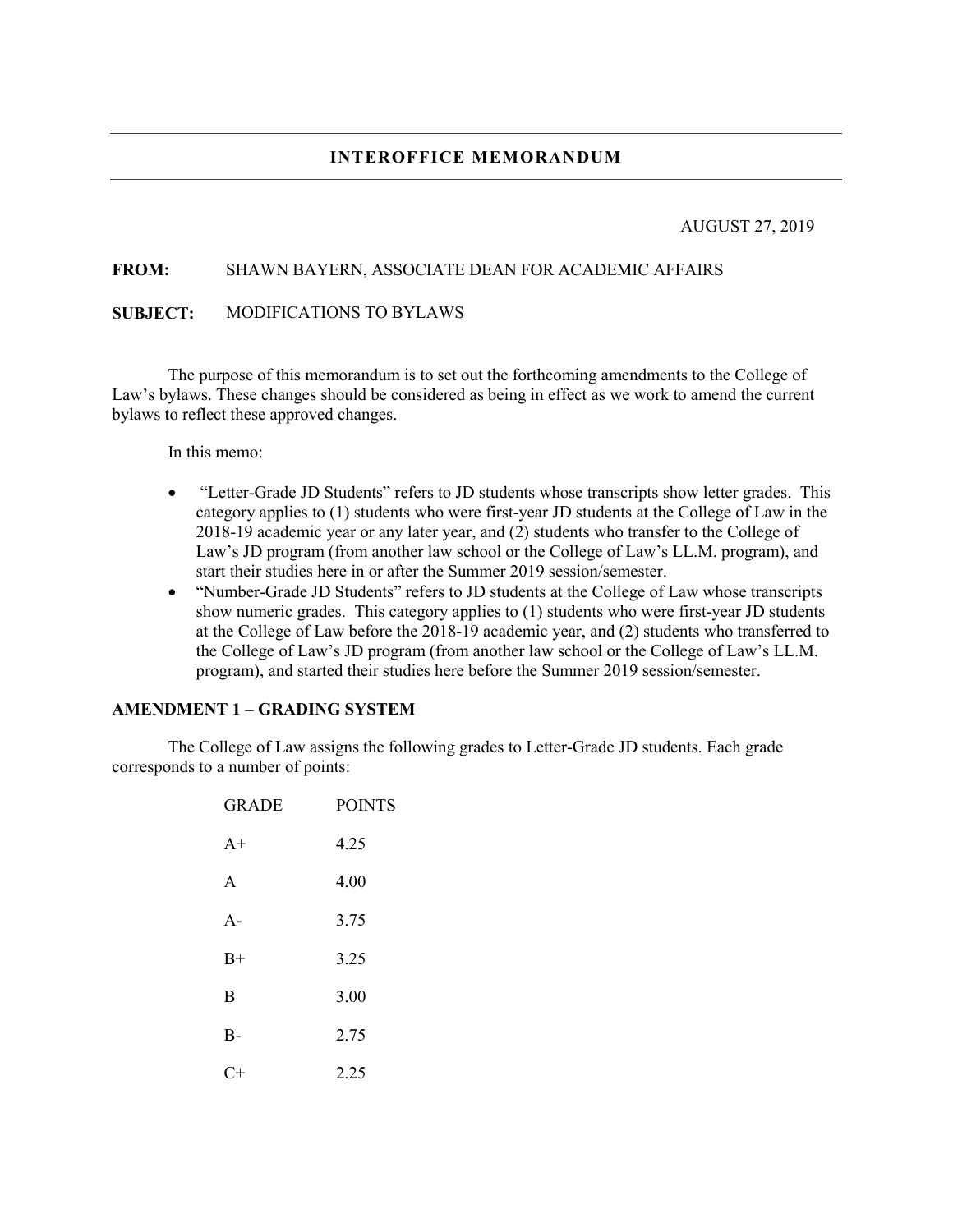| C    | 2.00     |
|------|----------|
| $C-$ | 1.75     |
| $D+$ | 1.25     |
| D    | 1.00     |
| D-   | 0.75     |
| F    | $0.00\,$ |

The College of Law may also report the following Score Codes on students' official transcripts:

| <b>CODE</b> | <b>MEANING</b>                                             |
|-------------|------------------------------------------------------------|
| S           | Satisfactory work                                          |
| U           | Unsatisfactory work                                        |
| I           | Incomplete                                                 |
| IE          | Incomplete expired                                         |
| AF          | Administrative failure                                     |
| AD          | Administrative disenrollment (no credit)                   |
| <b>WD</b>   | Withdrawal from course by permission of the College of Law |
| W           | Withdrawn from the College of Law or the University        |

Grade Point Average: A Letter-Grade JD student's grade point average is (1) the total number of grade points for the student, as calculated by multiplying (a) the number of credits for each class for which a grade is assigned on the student's transcript with (b) the number of points associated with that grade; divided by (2) the number of graded credits reported on the student's transcript. The result is rounded to the nearest hundredth. Score Codes do not count as graded credits toward the computation of GPA, except that each AF and IE score is included as a grade with zero points in the computation of GPA.

## **AMENDMENT 2 – GRADE DISTRIBUTION**

This amendment describes the mandatory distributions of grades that have applied to first-year JD classes since the Fall 2018 semester and will apply to all JD sections of classes starting in the Summer 2019 term. *Note*: Starting in the Summer 2019 term, classes may contain a mix of Letter-Grade JD students and Number-Grade JD students. Professors of these classes will assign grades according to the scale of Amendment 1 and the mean and distributional requirements of Amendment 2, and these letter grades will be translated to numeric grades for Number-Grade JD Students under the rules of Amendment 3.

All JD sections of classes are subject to the following mean requirement: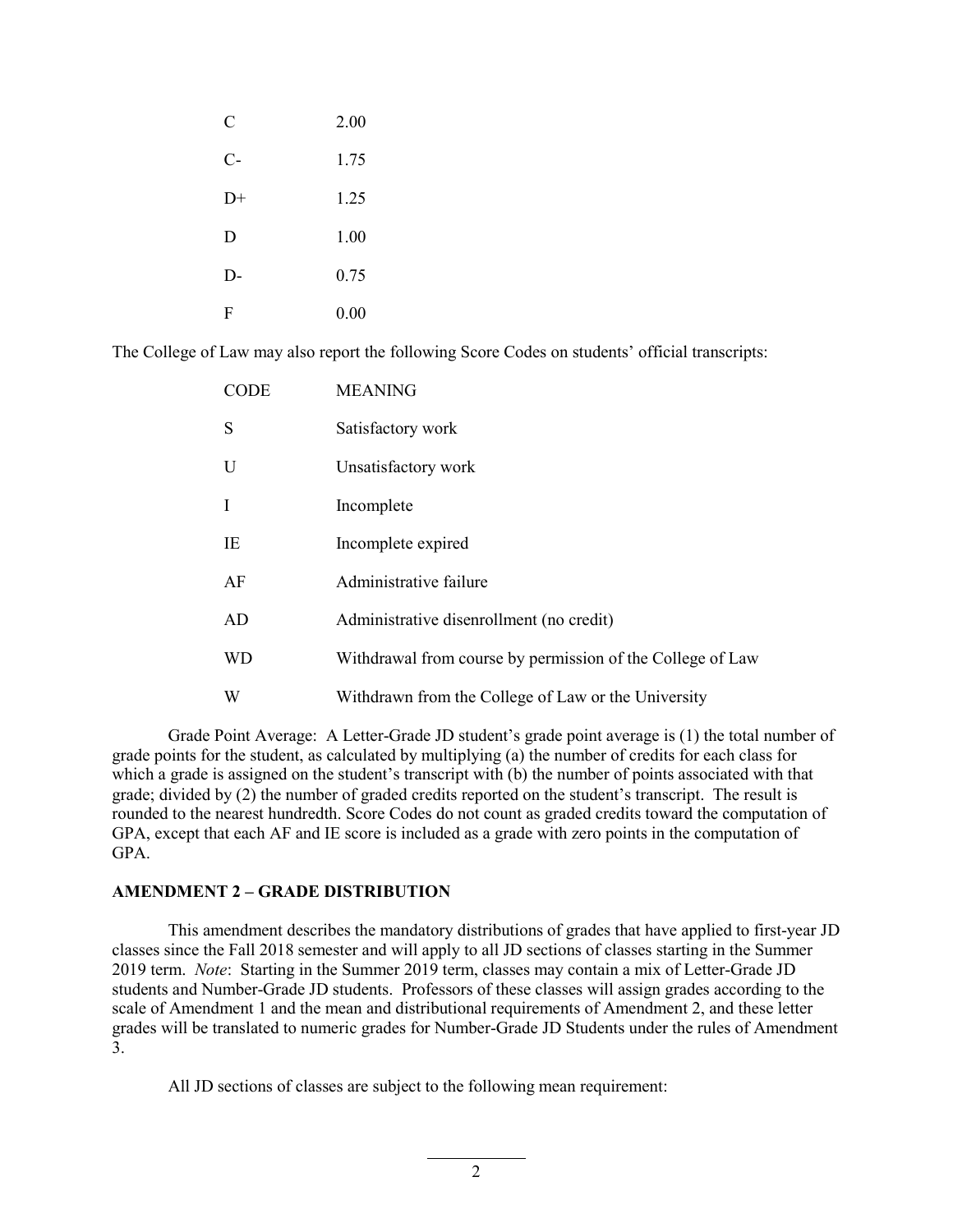The mean grade (using the points associated with each grade) must be at least 3.15 and may be no greater than 3.25. However, for upper-level classes, if the mean incoming GPA for students enrolled in the course (as determined at the beginning of the semester) is greater than 3.20, the mean grade may be as high as the mean incoming GPA plus 0.05 points. If the mean incoming GPA is less than 3.20, the mean grade may be as low as the mean incoming GPA minus 0.05 points.

JD sections of classes are subject to an additional distributional requirement unless the class either (1) is a seminar or (2) has fewer than 20 students enrolled (if either of these exceptions apply, the class distribution will only need to meet the mean requirement above). If the exceptions do not apply, then in addition to the mean requirement, class grades must meet the following distribution:

| $A+$         | 0 to $3%$    |
|--------------|--------------|
| $\mathsf{A}$ | 5 to $15%$   |
| $A -$        | 10 to $20\%$ |
| $B+$         | 20 to $35%$  |
| B            | 20 to $35%$  |
| $B-$         | 5 to $15%$   |
| $C+$ & below | 0 to 20%     |

These distributional requirements will not be interpreted to prohibit an instructor from assigning one of each grade in any course, so long as the mean requirement is met.

# **AMENDMENT 3 – TRANSITION FOR SUMMER 2019 THROUGH SUMMER 2020**

In order to accommodate the fact that upper division classes will have a mixture of Letter-Grade JD students and Number-Grade JD Students (because university rules do not permit the mixing of letter grades and number grades on student transcripts), the following transition rules will apply:

*A. Grading*

Professors will grade JD sections of classes subject to the grading system and distribution requirements in Amendments 1 and 2. Number-Grade JD Students will receive a numeric grade by converting the letter grade using the following conversion table:

|              | Letter Grade Numeric Grade |
|--------------|----------------------------|
| $A+$         | 100                        |
| $\mathsf{A}$ | 97                         |
| $A -$        | 93                         |
| $B+$         | 87                         |
| B            | 83                         |
| $B -$        | 77                         |
| $C+$         | 73                         |
| $\mathsf{C}$ | 67                         |
| $C-$         | 63                         |
| $D+$         | 62                         |
| Ð            | 62                         |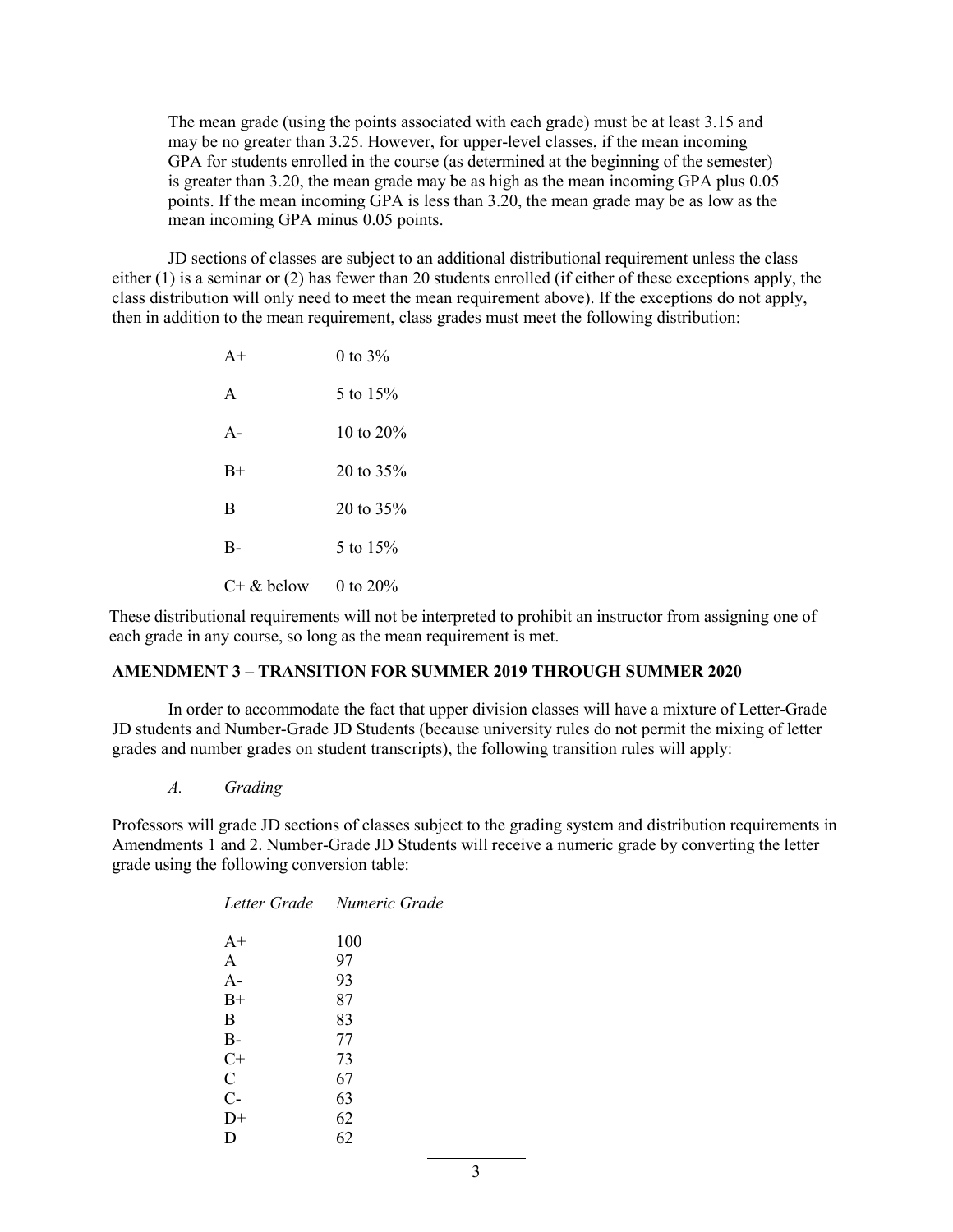| I)- | 62 |
|-----|----|
| F   | 60 |

#### *B. Incoming GPA Mean*

For the purposes of the mean requirement in Amendment 2, the registrar will calculate the incoming mean GPA of the class by first converting the GPAs of incoming Number-Grade JD students using the following table:

| 4.0 Grade Mean |
|----------------|
| 4.25           |
| 4.00           |
| 3.75           |
| 3.25           |
| 3.00           |
| 2.75           |
| 2.25           |
| 2.00           |
|                |

#### **AMENDMENT 4 – SATISFACTORY/UNSATISFACTORY (S/U) GRADING OPTION**

The S/U grading option set forth here applies to Letter-Grade JD Students only. Number-Grade JD students continue to be subject to the S/U grading option set forth in Section 4.4 of the current bylaws.

A JD student can make only one S/U election during the student's enrollment at the College of Law (this limit does not include courses that are offered only on an S/U basis). Students may not elect the S/U option for required upper division courses (i.e., Constitutional Law II or Professional Responsibility) or a course which is used to satisfy the upper-level writing requirement, other than a DIS project. When a student under the letter grading scale makes an S/U election, the student's grade for that class will be reported as follows:

| $A+$                   | $A+$ | (4.25) |
|------------------------|------|--------|
| A                      | A    | (4.00) |
| $A-, B+, B, B-, C+, C$ | S    |        |
| $C-$                   | $C-$ | (1.75) |
| $D+$                   | $D+$ | (1.50) |
| D                      | D    | (1.00) |
| D—                     | $D-$ | (0.75) |
| F                      | F    | (0.00) |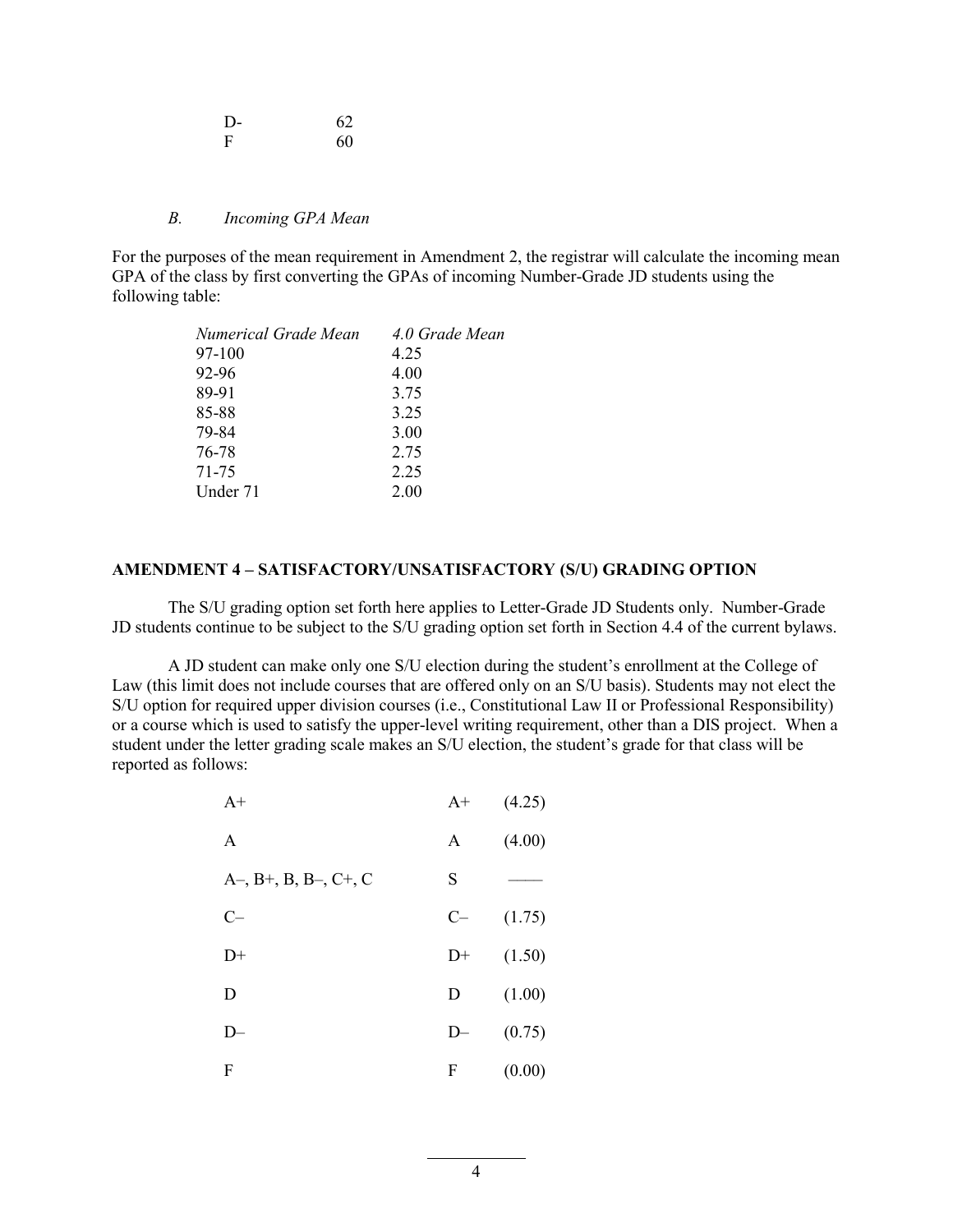#### **AMENDMENT 5 – DEAN'S LIST**

The Dean's List selection rule set forth here applies to (1) Letter-Grade JD Students starting in the Fall 2018 semester, and (2) Number-Grade JD students starting in the Fall 2019 semester. The rule is as follows:

At the end of the Fall and Spring semesters, the designation of "Dean's List" will be noted on a student's transcript, if: (1) the student is a first-year student and the student's grade point average is in the top 20% of semester grade point averages among first-year law students enrolled during that semester; or (2) the student is an upper-level (2L/3L) student and the student's grade point average is in the top 20% of semester grade point averages among all upper-level (2L/3L) students enrolled during that semester. To be eligible for the Dean's List designation, a student must successfully complete 12 or more credit hours for the semester with at least six graded credit hours in the College of Law.

During the 2019-2020 academic year, this rule will apply separately to Letter-Grade JD Students and Number-Grade JD Students. Starting in the Fall 2020 semester, the grades of Number-Grade JD Students will be converted into letter grades using the translation table set forth in Amendment 9 and their GPAs will be calculated according to Amendment 1 for the purpose of calculating the Dean's List.

## **AMENDMENT 6 – GRADUATION HONORS**

Past graduating classes were subject to current Section 1.6 of the Bylaws.<sup>1</sup> Students graduating in Fall 2019, Spring 2020, and Su[m](#page-4-0)mer 2020 will be subject the same rules.

Beginning with the class graduating in Fall 2020, graduation honors will be determined using a percentile system rather than the current set GPA cut-off system. A graduate receiving the J.D. degree will be awarded the degree with honors when the graduate finishes in –

Top 3% - Summa Cum Laude

Top 10% - Magna Cum Laude

Top 25% - Cum Laude.

For purposes of determining the percentiles, the graduating class includes graduates from the fall, spring and summer semesters. The percentiles will be calculated after spring graduation (thus fall graduates will have to wait until after the spring graduation to learn whether they received honors), but will include the projected number of summer graduates. If a summer graduate moves up into an award percentile, he or she will receive the corresponding honor. However, in no case will a fall or spring graduate lose the award designation after the initial determination has been made.

<span id="page-4-0"></span><sup>&</sup>lt;sup>1</sup> **1.6 Graduation With Honors** -- A graduate receiving the J.D. degree will be awarded the degree with honors when the graduate's final cumulative grade point average is  $-$ 

<sup>1.6.1</sup> Summa Cum Laude (highest honors): 93.000 or above<br>1.6.2 Magna Cum Laude (high honors): 89.000 to 92.999

Magna Cum Laude (high honors): 89.000 to 92.999

<sup>1.6.3</sup> Cum Laude (honors): 84.000 to 88.999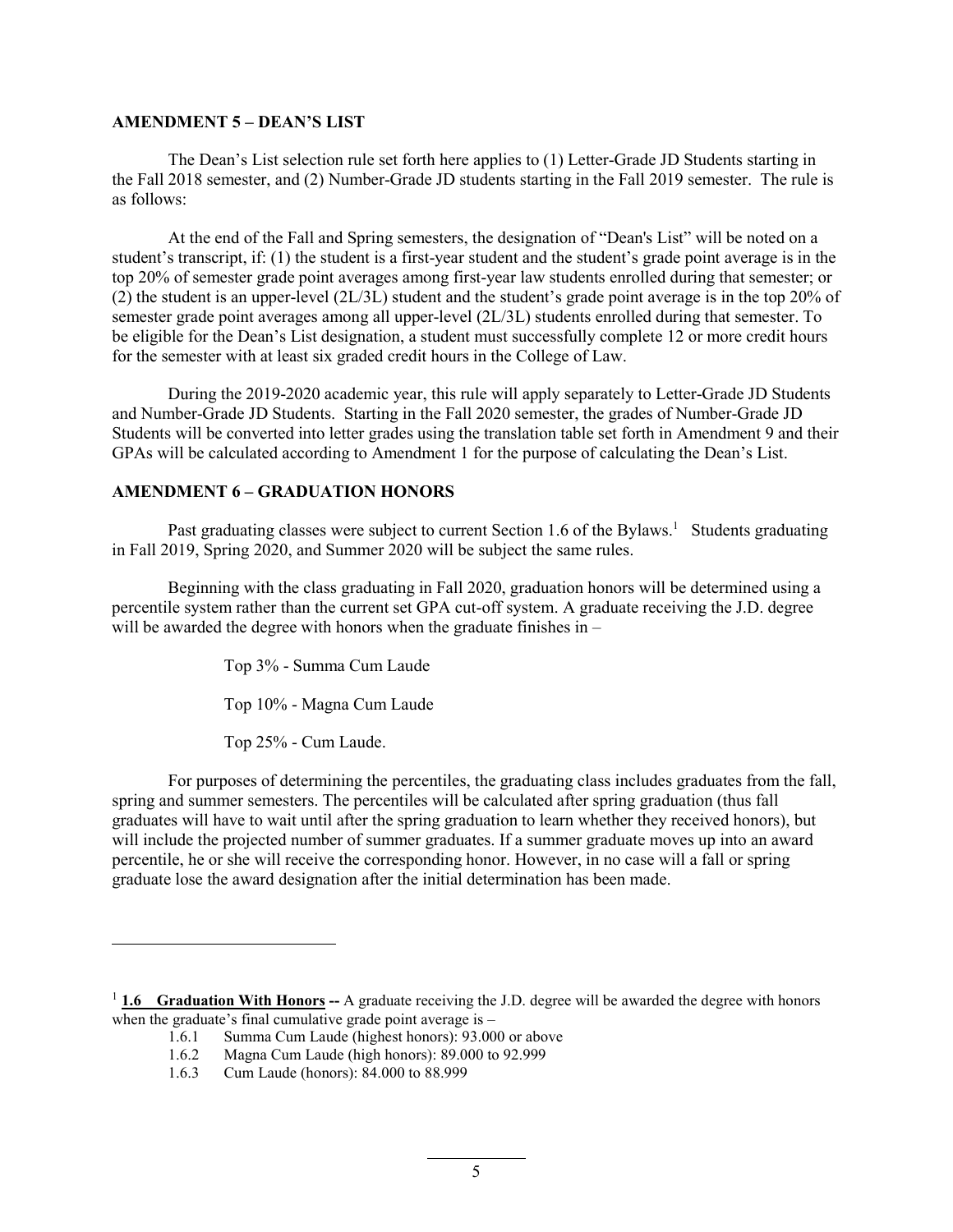#### **AMENDMENT 7 – ACADEMIC SUPPORT**

The name of Academic Oversight will be changed to "Academic Support." In place of a fixed GPA determination, students will be placed in the Academic Support program if they are in the bottom 25 percent of the first-year class (either at the end of the fall or spring semester). Second-year students will be placed in the Academic Support program if they are in the bottom 25 percent of their class at the end of the spring semester of their second year. By delegation from the faculty, the Dean shall set the rules and format of the Academic Support program. Section 13.1 - Academic Oversight - is no longer in effect.

#### **AMENDMENT 8 – ACADEMIC DISMISSAL**

Letter-Grade JD students will be administratively dismissed from the College of Law automatically and without further notice if the student fails, at any point after the completion of the student's second semester in the College, to maintain a cumulative grade point average of 2.00.

Number-Grade JD Students continue to be subject to section 13.2 of the current Bylaws.

#### **AMENDMENT 9 – READMISSION**

A JD student readmitted to the College of Law under Section 12 or Section 13 of the College of Law Bylaws for re-enrollment before the Fall 2020 semester will be treated (1) as a Number-Grade JD Student if their JD transcript at the time of readmission shows numeric grades, or (2) as a Letter-Grade JD Student if their transcript at the time of readmission shows letter grades.

A JD student readmitted to the College of Law under Section 12 or Section 13 of the College of Law Bylaws for re-enrollment during or after the Fall 2020 semester will be treated as a Letter-Grade JD Student. If that readmitted student's JD transcript at the time of readmission shows numeric grades, those grades will be converted to letter grades using the following translation table:

| 98-100    | $A+$ |
|-----------|------|
| 93-97     | A    |
| 90-92     | $A-$ |
| 86-89     | $B+$ |
| 80-85     | B    |
| 77-79     | $B-$ |
| 74-76     | $C+$ |
| 69-73     | C    |
| 65-68     | $C-$ |
| $62 - 64$ | D    |
| 60-61     | F    |